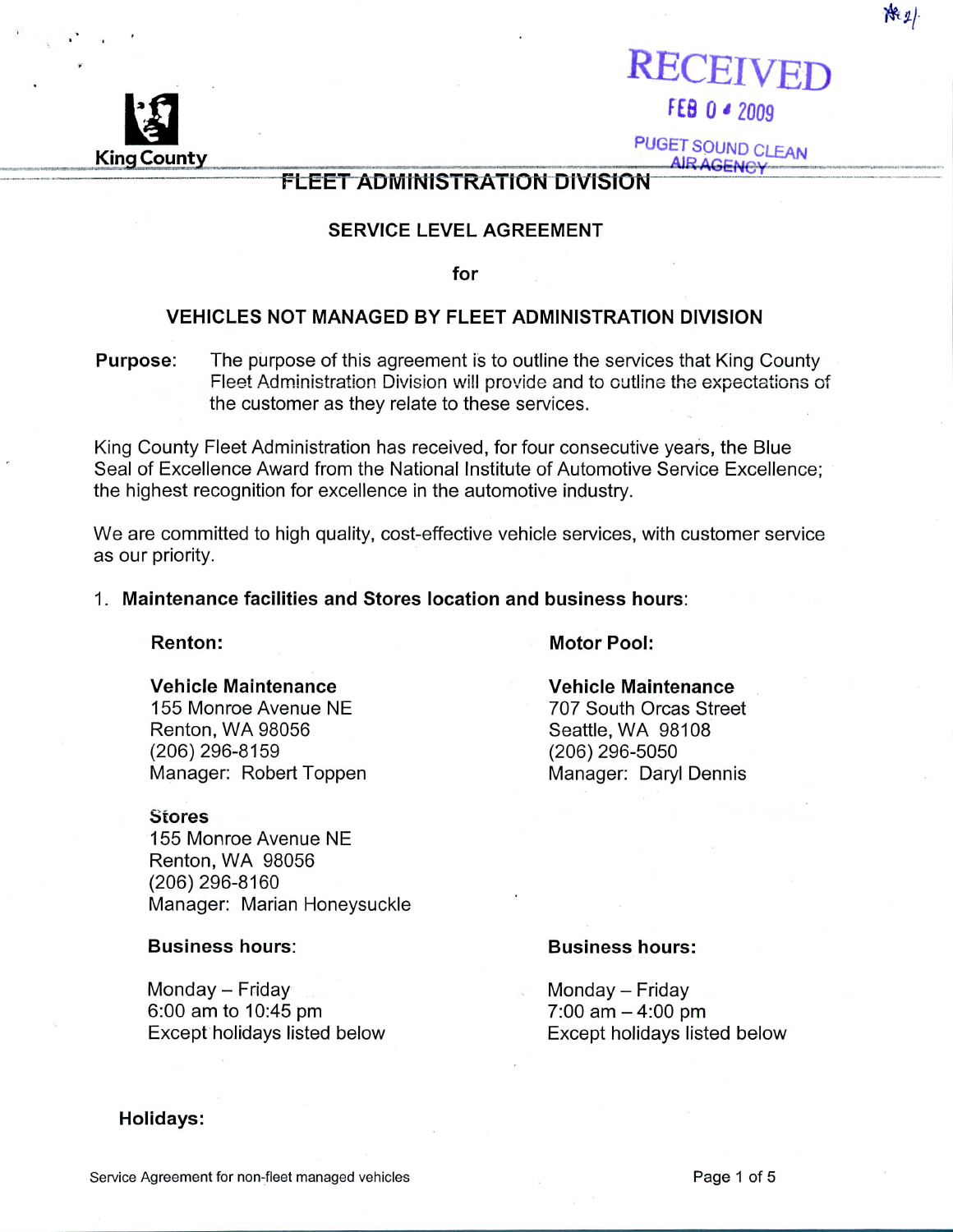- 1. New Year's Day
- 2. Martin Luther King Day
- 3. President's Day
- 4. Labor Day
- 5  $\mu$
- 6. Memorial Day
- 7. Veterans Day
- 8. Thanksgiving day and the day after
- 9. Christmas Day December 25

## **Vehicle Maintenance**

- **2. King County Fleet Administration shall:**
	- 2.1. Provide 24 hour maximum turn around on all vehicles scheduled for preventative maintenance, unless additional repairs are required.
	- 2.2. Notify customers whenever it is determined that additional work is required and the turn around time will be greater than 24 hours,. The respective maintenance facility will provide estimated time for completion and estimated additional cost.
	- 2.3. Provide hourly shop rate for services. \$ 79.50\_ (Shop labor rate may be subject to change annually)
	- 2.4. Notify customer, in writing, of any change in shop labor rate.
	- 2.5. Provide mark-up on parts used 19.5 over cost 2.5. (Parts mark-up may be subject to change annually)
	- 2.6. Notify customer, in writing, of any change in parts mark-up.
	- 2.7. Provide preventative maintenance service level B (lubrication, oil, filter and fluid level checks) for a labor charge not to exceed 0.7 hours, which is industry standard. See attached exhibit #1
	- 2.8. Provide preventative maintenance service level C (safety check, lubrication, oil, filter and fluid level checks) for a labor charge not to exceed 1.0 hour. See attached exhibit #2
	- 2.9. Bill monthly for services rendered.
	- 2.10. Provide the driver with a work order itemizing the services provided and parts and labor costs. The work order may include notes of recommended work to be performed in the future.
	- 2.11. Correct repairs that require re-work within a 30 day period due to part failure, part manufacturer defects, or improper repairs at no additional charge.

Service Agreement for non-fleet managed vehicles . The managed vehicles the managed vehicles in the managed vehicles in the managed vehicles in the managed vehicles in the managed vehicles in the managed vehicles in the ma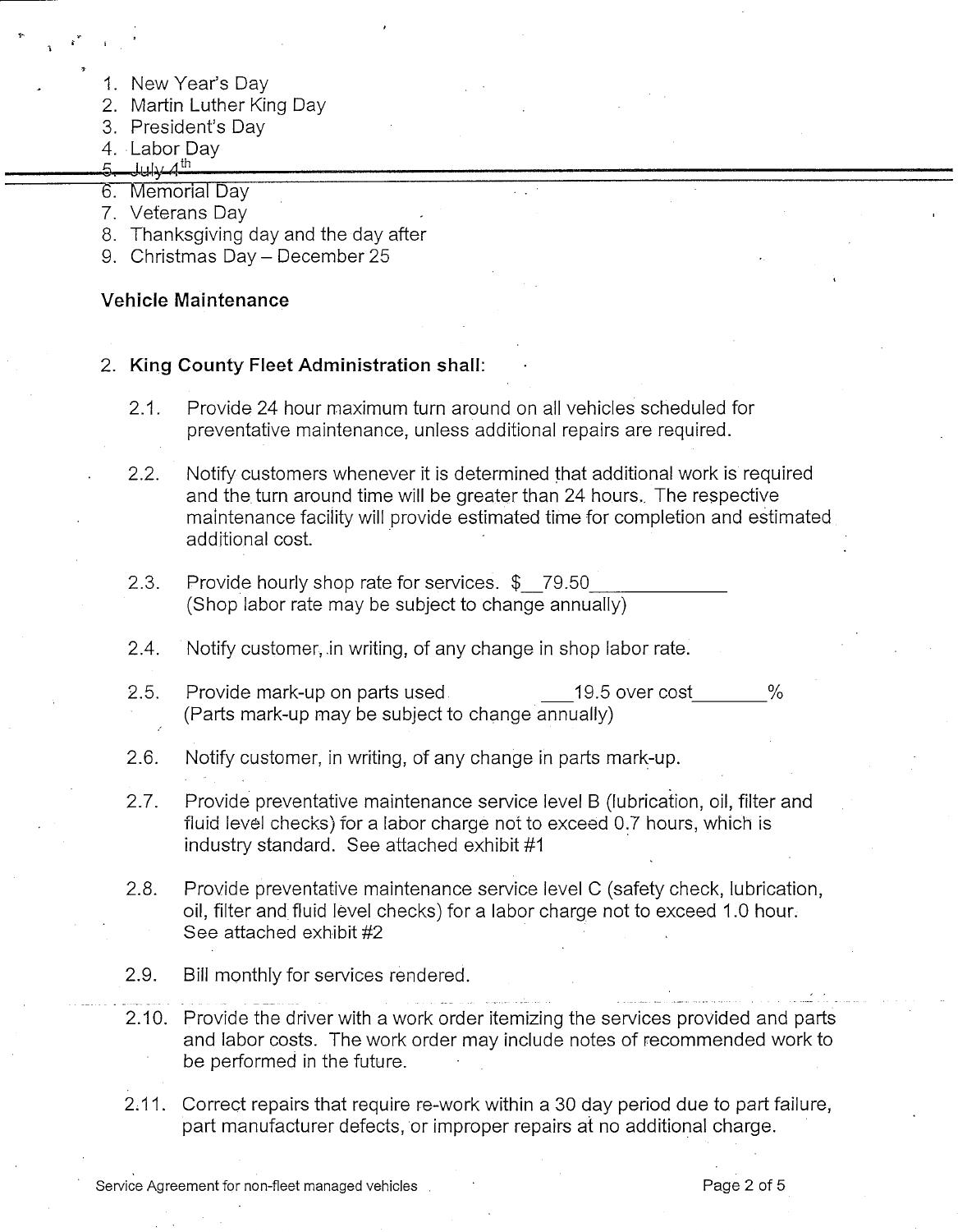2.12. Provide a maintenance service sticker indicating the mileage interval or date when the next service is due.

## **3. Customer shall:**

3.1. List, in the space below, services and service intervals requested:

Preventative maintenance service level C every six months

Recommended service based on mileage intervals - 40K service, 60K service, etc.

As needed service – wiper blades, head lights, etc.

In service new vehicles including licensing

3.2. When available, provide the number and type of vehicles, including model year, make, model, license number, serial number, equipment number, or project number, if available, for which maintenance is to be provided in the following format. (Please attach list of vehicles to be serviced)

| Equipment $#$ |  |
|---------------|--|
| Model Year    |  |
| Make          |  |
| Model         |  |
| License#      |  |
| Serial #      |  |
| Project #     |  |

3.3. Provide name, address, telephone numbers and email address for contact person.

> ' Contact Person: Ann. Gaffke City/State/Zip Seattle, WA 98101 Telephone Numbers: 206-689-4068

Customer Name: Puget Sound Clean Air Agency Address: 1904 Third Ave, Suite 105 E-mail: anng@pscleanair.org

3.4. Provide information in regards to where invoices should be mailed, address, authorized contact person, and telephone numbers.

> Customer Name: Puget Sound Clean Air Agency Authorized Contact Person: Andrea King Address: 1904 Third Ave, Suite 105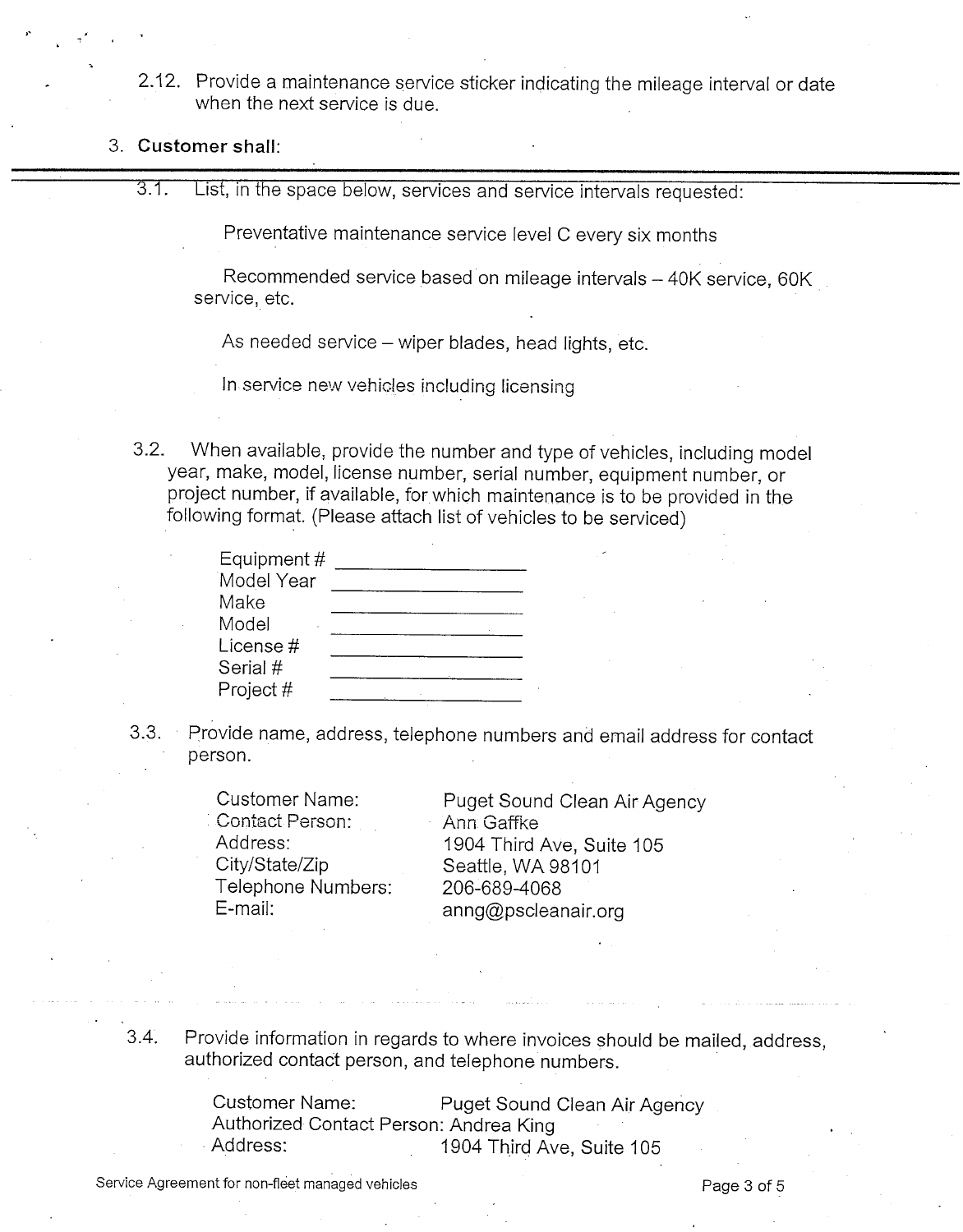City/State/Zip Seattle, WA 98101 Telephone Numbers: 206-689-4014

E-mail: andreak@pscleanair.org

- 3.5. When Possible, contact maintenance facility to schedule an appointment for maintenance at least five working days before commencement of the work.
- 3.6. Our preferred standard is that the respective maintenance facility be notified for a preventative maintenance appointment whenever the vehicle mileage falls within 100 miles or 10 days of the scheduled preventative maintenance interval as indicated on the maintenance sticker placed on the left hand corner of windshield.
- $\sim$  3.7.  $\sim$  Deliver vehicles to appropriate maintenance facility for scheduled maintenance, during listed business hours.
	- 3.8. Arrange for picking up of vehicles during listed business hours.
- 3.9. Agree to abide by King County conduct, policies and procedures while on County property.
- 3.10. Contact the respective maintenance facility if unable to keep appointment, at least 24 hours before the scheduled appointment.
- 3.11. Notify respective maintenance facility supervisor of any malfunction of the vehicle for which services are being requested.
- 3.12. Disclose to the respective maintenance facility supervisor if the vehicle has been in any major accident.
- 3.13. Turn in vehicle keys, maintenance request, and driver contact information to respective maintenance facility office.
- 3.14; Abide by the maintenance facility supervisor's decision, if it is determined that the vehicle is not safe to operate.
- 3.15. Agree to remit payment within 30 days of the receipt of invoice for services rendered.
- 3.16. Customer and King County Fleet Administration Division will mutually agree upon dollar amount of repair that will require advance customer approval. State agreed upon amount: No prior approval required,
- 3.17. When possible, provide the shop with at least twenty-four (24) hour advance notification when vehicle requires un-scheduled maintenance or repair in order to minimize downtime and inconvenience to the customer.'
- 3.18. Have the option of notifying the maintenance facility of any emergency situation that may need immediate attention. Depending on capacity, the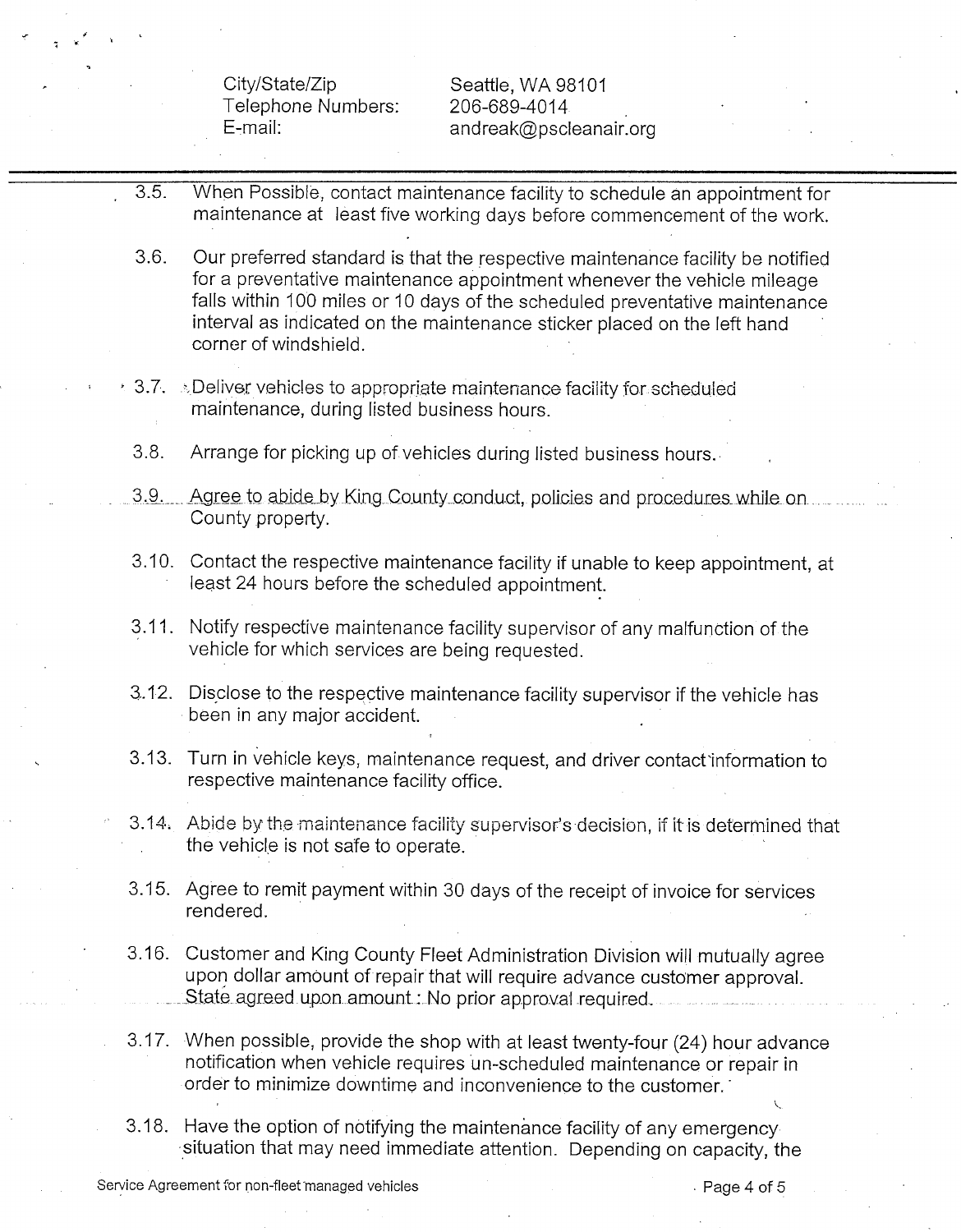maintenance facility will make every effort to address the emergency situation.

- Loaner vehicles may be available, upon-request, for King-Gounty-Employees, Thore will be an hourly charge. Contact the respective maintenance shop supervisor for more information.
- 5. Any changes to this agreement, by the customer, shall be made in writing and delivered to the respective maintenance facility or store manager.
- 6. King County Fleet Administration Division retains the right to terminate this agreement by providing thirty (30) days written notice.

### **King County Fleet Administration**

 $\frac{1}{\text{Signature}}$ 

Print Name Prim<sup>t</sup> Title

Date:

**Puget Sound Clean Air Agency**<br>
<u>Compute</u> Signature

DENNIS Print Name

EXECUTIVE DIRECTOR

Print Title

*tkolo\** Date

 $1904$  THIRD AVE, SUITE 105

Street Address

SEATTLE,  $WA$  98101

 $206 - 689 - 4004$ <br>Telephone Number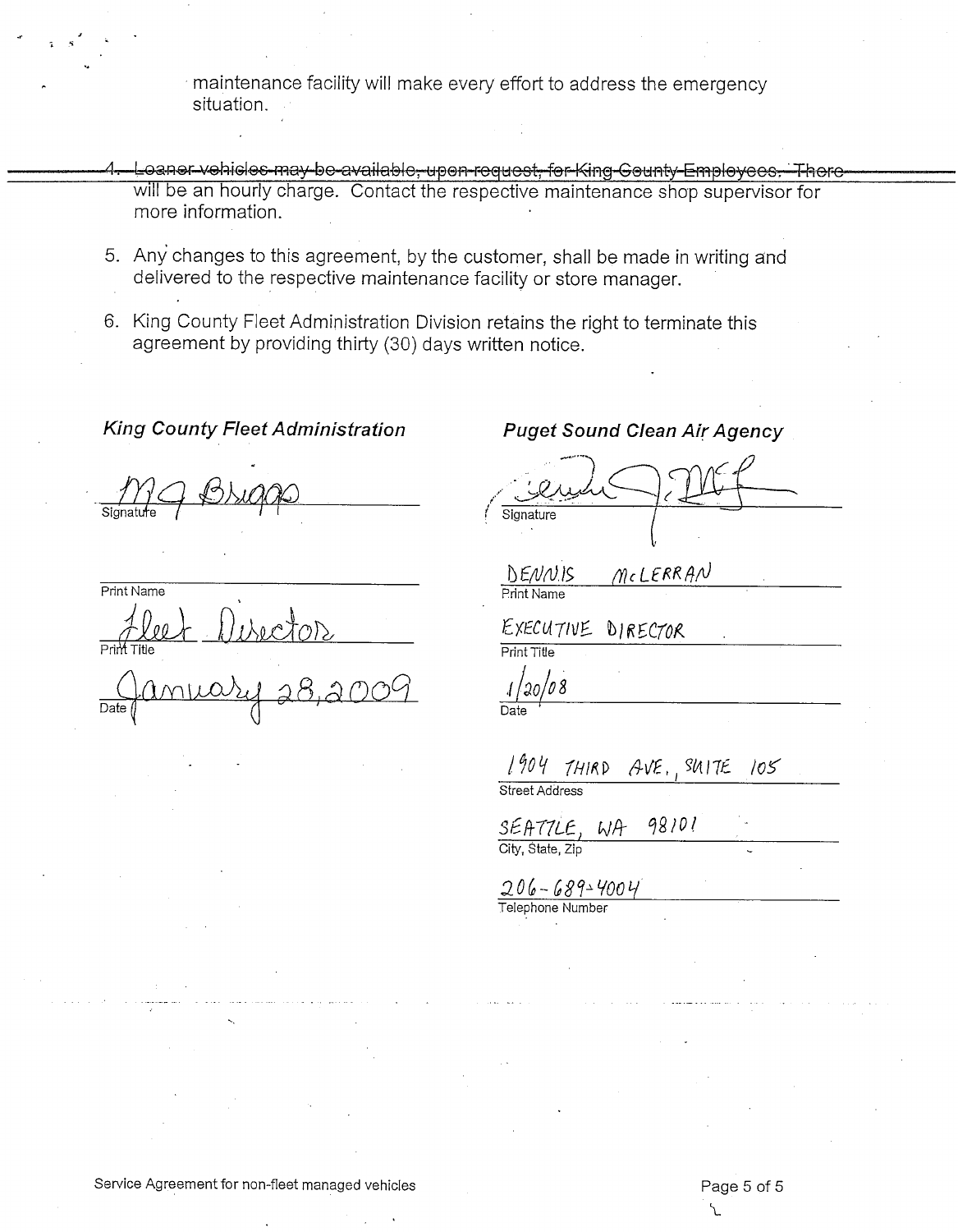Equipment *#-* 1385 Model year- 1997

Make - Dodge Model - Caravan License # - 44224C Mileage $-75,210$ PM due - By the end of January 2009

Equipment #-21381 Model year - 2002 Make - Toyota Model - Prius License *#-* 60284C ' Mileage-68,319 . PM due - February 2009

Equipment  $\#$   $\frac{1}{2}$  51383 Model year - 2005 Make - Toyota Model - Prius License# - 74903C Mileage  $-25,737$ PM due - past due, due November 2008

Equipment #-41372 Model year - 2006 $4$ Make - Toyota Model - Prius, modified plug in hybrid License#  $-69396C$  $Mileage - 54,941$ PM due - last PM September 2008

Equipment #-513 89 Model year - 2005 Make - Toyota Model - Prius License# - 74901C  $Mileage-18,268$ PM due - last PM on September 20, 2008.